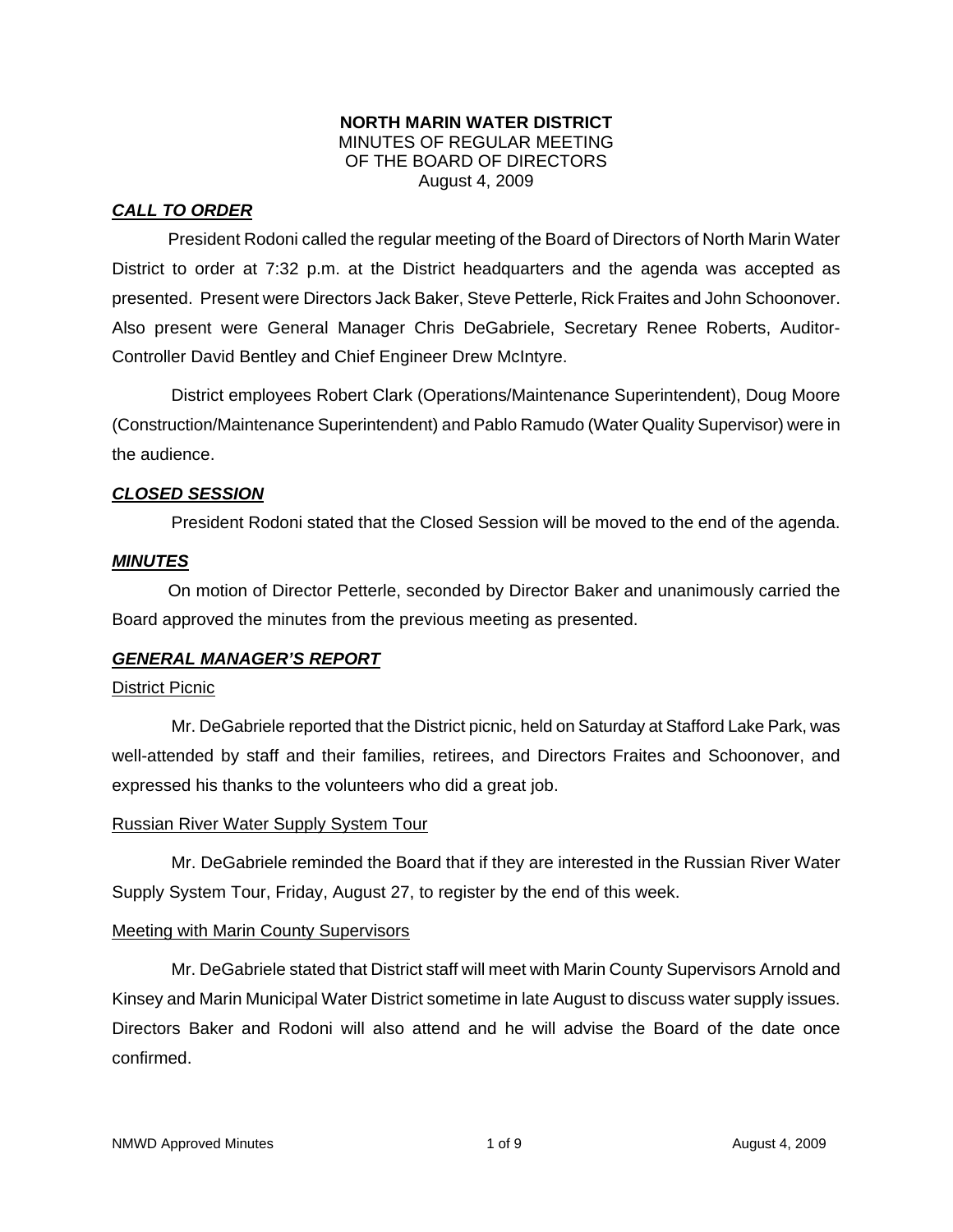# Sonoma-Marin Narrows Project - Marin Aqueduct Relocation

The Manager advised that he and Drew McIntyre will meet with District legal counsel to discuss the Marin Aqueduct Relocation and Environmental Impact Review for potential upsizing of the aqueduct.

## *OPEN TIME:*

President Rodoni asked if anyone in the audience wished to bring up an item not on the agenda and there was no response.

# *STAFF/DIRECTORS REPORTS*

President Rodoni asked if staff or Directors wished to bring up an item not on the agenda and the following items were discussed:

## Verizon Cell Tower

Mr. Clark informed the Board that the Marin County Zoning officials approved the Verizon cell tower project at Stafford Treatment Plant; however, the County requested that the cell tower be in the shape of a tree instead of the original mono-pole design. He said that if Verizon agrees with the County's request, the agreement between the District and Verizon will be brought to the Board for approval. He stated that there were no public comments received by the County on Verizon's plan.

# *PRELIMINARY FY09 FINANCIAL STATEMENT*

Mr. Bentley presented the Preliminary FY09 Financial Statement and explained that once the outside audit is complete, the Board will receive the final FY09 Financial Statement.

Mr. Bentley advised that the District received 107% of budgeted income and explained that more revenue was received than budgeted because \$350,000 worth of Russian River water was backfed into Stafford Lake and sold to Marin Municipal; the 20% water rate increase effective June 1, 2009 was not included in the budget and more connection fees were collected than anticipated. He said 102% of the operating budget was expended primarily due to deferring start-up of water production at Stafford Treatment Plant until May 31; and, consequently, more Russian River water was purchased than budgeted. Mr. Bentley stated that the Palmer Drive Tank came in \$1M under budget and the Stafford Lake Outlet Tower project cam in \$200,000 under budget. He further stated that 79% of the improvement projects budget was expended and the District's total cash balance increased by \$3M over the fiscal year. Mr. Bentley reported that a \$5.2M deficit was budgeted, but the actual deficit was \$2.9M.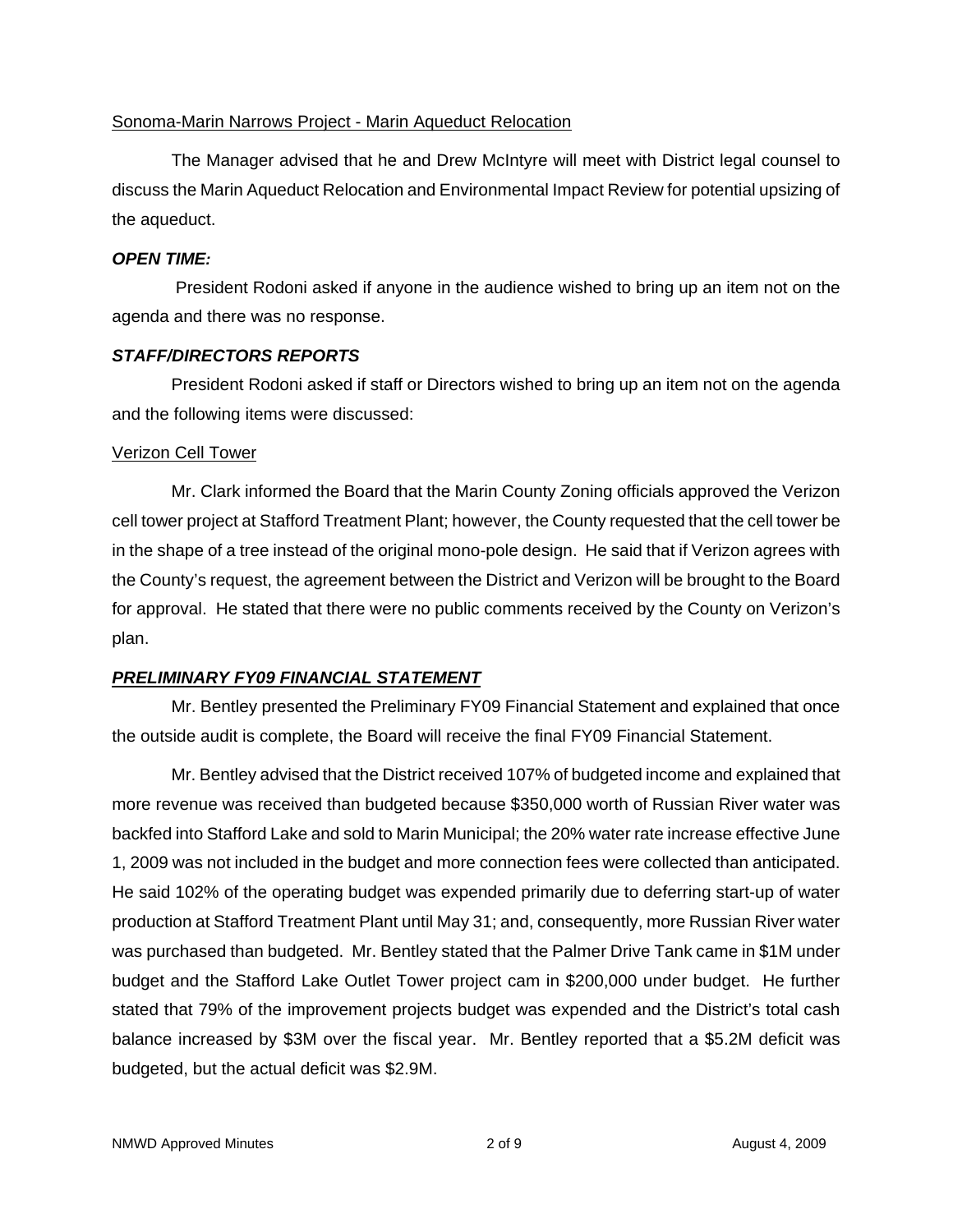#### Novato

 Mr. Bentley said water consumption was 4% less than the prior year and slightly exceeded budgeted amount of 3.2 billion gallons; revenue was up 6% due to the 11% and subsequent 20% rate increases. He advised that the Drought Contingency Reserve Policy states that during any fiscal year that water sales volume exceeds 3.2bg, the incremental revenue generated is deposited into the Drought Contingency Reserve and that \$50,000 was deposited into the reserve which now has a balance of approximately \$200,000. He said that with water use down this year, the \$200,000 balance in the reserve fund will most likely be exhausted this year. He said that Stafford water production, at 623mg, did not reach the budgeted amount (750mg); and, as a consequence, the cost for Stafford water was twice as much as purchased water from Sonoma County Water Agency. Mr. Bentley reported that staff time charged to Novato operations was up 3% over the prior year and the amount of employee salary and benefits was also up 3%. He said that the 4.2% cost of living increase effective October 1, 2008 was ameliorated by the deletion of the one department head position; and, on an accounting basis, there was a \$2.8M loss for the year.

 Mr. Bentley spoke on the subject of depreciation and explained that a major adjustment was made on the District books last year as recommended by the District's outside auditors. He said the biggest adjustment was in the distribution system which comprises half of District assets. Mr. Bentley stated that asset life was changed from 75 years to 50 years, essentially cutting 1/3 off of the life of the assets and resulted in a \$7M adjustment for depreciation expense. He advised this is a one-time catch-up and 50 years is more reflective of actual asset life. Mr. Bentley stated that the District is not funding depreciation through its water rates.

#### Recycled Water

Mr. Bentley stated that 75mg of recycled water was produced last year compared to 63mg budgeted. He said the cost was \$7,300 per mg and it is anticipated that those costs will come down this year as the cost of operations stabilize. He reported that the recycled water operation suffered a loss of \$250,000 last fiscal year; and Recycled Water now owes Novato Water \$230,000; however, a grant for \$244,000 is expected from the state that will pay back Novato Water.

#### West Marin Water

Mr. Bentley reported that in West Marin water sales were the same two years in a row (84mg), revenue was up 9% due to the 9% rate increase. He further reported that operations expenditures were down and the fiscal year ended with a net income of \$24,000; whereas, a budget deficit of \$23,000 was anticipated. He said 107% of the Improvement Projects budget was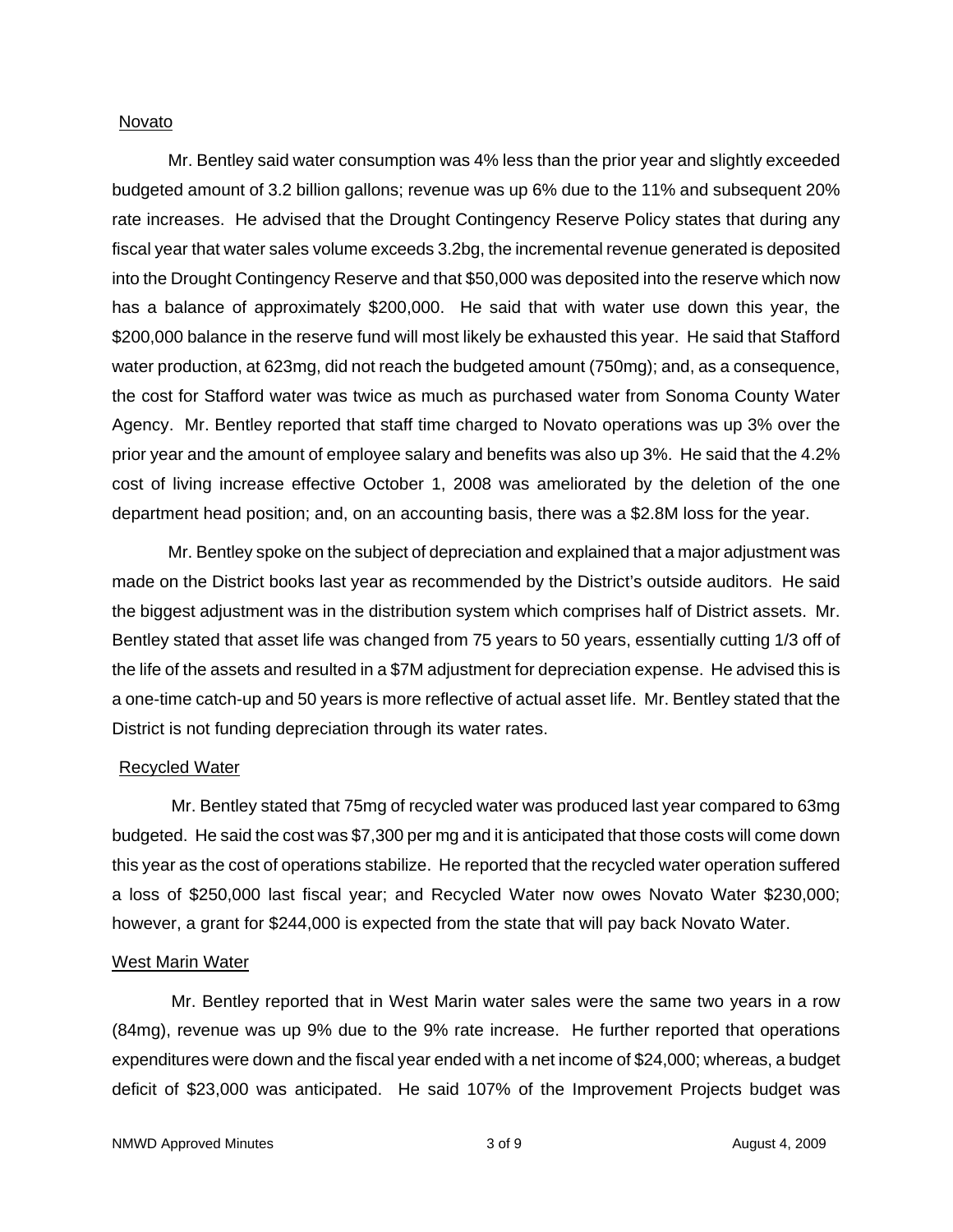expended due in part to an overrun on the Inverness Tank project; and the amount borrowed from Novato decreased \$134,000 primarily due to receipt of a \$77,000 construction advance. Mr. Bentley stated that \$457,630 was owed Novato at the end of June compared to a budgeted projection for the end of FY 09 of \$607,000.

# Oceana Marin Sewer

 Mr. Bentley said that in Oceana Marin the net income for FY 2009 year was \$2,300; revenue and expenses came close to budget, and there are 225 customers. Oceana Marin ended the year with a cash balance of \$230,000.

## *CONSENT CALENDAR*

 On motion of Director Petterle, seconded by Director Fraites and unanimously carried, the following items were approved on the Consent Calendar:

# *25 ALPINE ROAD – WATER SERVICE UPGRADE*

This project is to upgrade fire sprinkler service for an existing single-family house. New water facilities required include 20 feet of 2-inch copper and one 2-inch meter that is required to provide expanded residential fire sprinkler protection. The existing 1-inch meter will be killed.

The Board authorized Resolution 09-25 entitled, "Authorization of Execution of High Pressure Water Service Facilities Construction Agreement with Matthew and Jan Fleumer."

# *REDWOOD LANDFILL SCALE HOUSE*

This project proposes construction of new scale facilities of the existing Redwood Landfill and will add a 4-inch fire service for the new building and relocation of an existing hydrant. The existing main will be abandoned as part of the project due to construction conflicts and the District is requiring installation of a new main extension for future looping. Water facilities required include 30 feet of 12-inch PVC main, one 4-inch fire service assembly and relocation of one fire hydrant.

 The Board authorized Resolution 09-26 entitled, "Authorization of Execution of High Pressure Water Service Facilities Construction Agreement with Redwood Landfill, Inc."

# *INFORMATION ITEMS*

# *FOURTH QUARTER FY 08/09 – MAINTENANCE/OPERATIONS*

Mr. Clark said that two years ago, the General Manager proposed that the Operations workforce be trained to manage both water treatment and distribution facilities and that John Young and Jeff Corda were hired as Water Distribution and Treatment Plant Operators to fulfill that plan. He advised that John Young has recently completed Treatment Grade 3 and Distribution Grade 3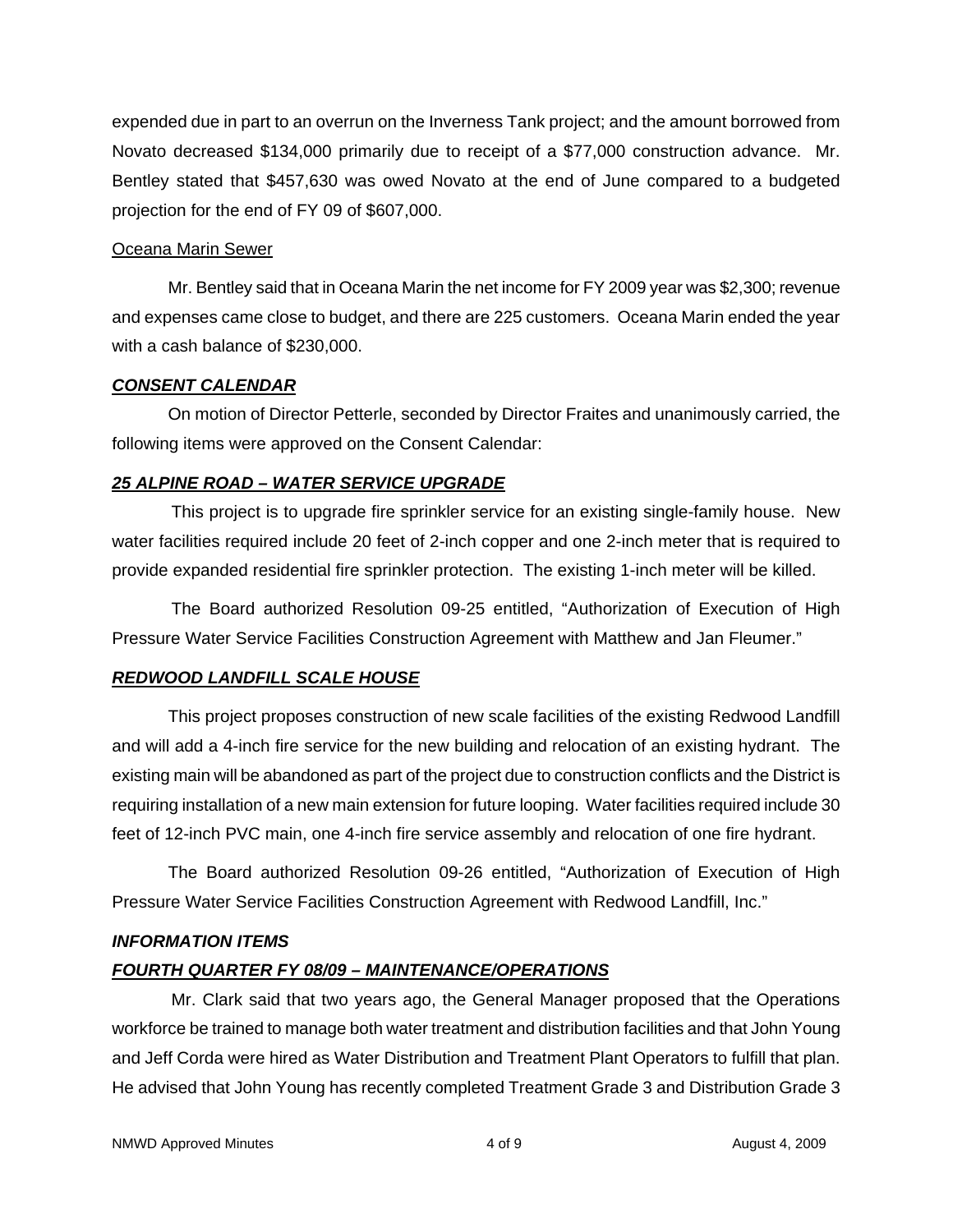and is now a full-time Treatment Plant and Distribution System Operator; Jeff Corda completed Treatment Grade 2 and Distribution Grade 3; Marco Jennison completed Treatment Grade 4 and Distribution Grade 3 and Brad Stompe completed Treatment Grade 4. He further advised that Brad Stompe was awarded the Operator of the Year from CA-NV American Water Works Association.

Mr. Clark informed the Board that Stafford Treatment Plant production got off to a late start this year, but that since June 1, 5mgd is being produced, the highest continuous production rate the plant has achieved. He said that during the winter shutdown, all data input for the Maintenance Management Program was completed and the reoccurring maintenance work orders are being generated and closing on schedule.

Mr. Clark reported that Novato consumption is down 21% from a year ago and that customers have responded well to the call for conservation. He said that District staff took over the recycled water production from Novato Sanitary District and more recycled water is being produced than previously. Mr. Clark advised that the flushing program was cut back last year due to the water shortage and that water quality issues have surfaced. He said that the entire Novato system is planned to be flushed this winter.

Mr. Clark reported that West Marin consumption is down 20% with an average production of 258,000gpd. He said that at the request of the Coast Guard, the maintenance crew relocated a fence so that a nature path past the treatment plant can be accessible to walkers. He also reported that staff constructed a double containment vault for chemical fed systems at the Pt. Reyes Treatment Plant after a hazardous materials business plan update identified this need. He stated that in Oceana Marin, 20-feet of pipe was dug up after root intrusion was identified. Mr. Clark said that Phillips and Associates are doing a good job and submitting their reports on time.

Mr. Clark stated that cross-training of the maintenance crew is continuing including training in cathodic protection, recycled water and pesticide/herbicide use. He said the Electrical/Mechanical crew have replaced the old electrical switchgear and modernized the controls at the Point Reyes Treatment Plant, and that the crew replaced rectifiers and cathodic protection in five tanks. Mr. Clark informed the Board that the Old Dillon Beach lift station controls, as part of the automation update, have been repaired.

Mr. Clark reported that the fence and gate along the parking lot of the District office building has been completed resulting in less intrusion in the yard. He advised that the fleet mechanic has taken over OSHA safety issues and all pressure vessels have been tested and certified with OSHA.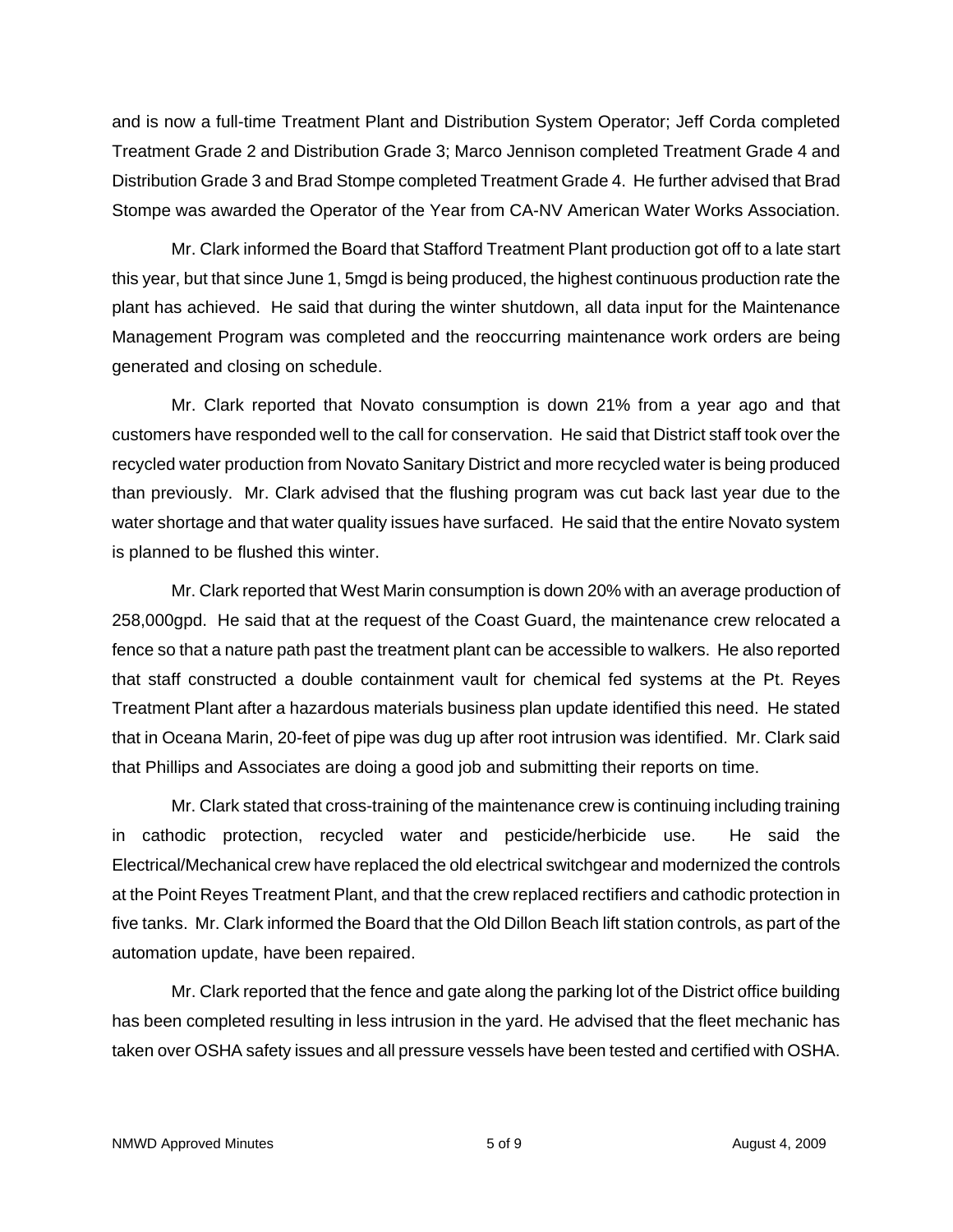# *FOURTH QUARTER FY 08/09 – WATER QUALITY*

Mr. Ramudo reported that Stafford Lake began as a drinking water source on May 26. He said that for the fourth quarter, low numbers of algae was observed and species diversity was high. He informed the Board that during the last couple of weeks, serious algae blooms occurred and produced a chemical called *giosmin* that is responsible for the earthy and musty taste and odor complaints from customers.

Mr. Ramudo reported that raw water from Point Reyes was good quality. He advised that salinity intrusion began to occur July 28 when salinity levels rose to 61 mg/L; it is expected to continue and complaints of salty water are anticipated. Mr. Ramudo said that the salinity notices are being published in the Point Reyes Light and will continue until sodium levels drop below 50 mg/L.

Mr. Ramudo reported that salt water intrusion at the Coast Guard wells results in high disinfection byproduct concentrations and provided an explanation of the chemical reactions of chlorine and bromine and the high sodium levels. He advised that off-tide pumping has been occurring since late June and pumping will stop three hours before and after high tides to avoid drawing in salt water into the wells. He said that the Giacomini Marsh restoration may have a negative impact on salinity of the District supply withdrawn from Lagunitas Creek.

Mr. Ramudo updated the Board on the situation at Stafford Treatment Plant and the Granular Activated Carbon (GAC) filters. He said that two cells were completely exhausted, resulting in obvious taste and odor complaints and that the GAC has been changed out in these filters and excellent water quality was restored. He advised that the treatment plant is once again experiencing break through of taste and odor in the two older cells caused by two factors: 1) a large algae bloom in the lake, and 2) the backwash water and supernatant from sludge dewatering. He said that both factors are negatively impacting the quality of the raw water and making it difficult to treat. Mr. Ramudo stated that the problem will be under control in a few days. Mr. Clark added that he and operations staff will be meeting to discuss alternatives to address the problem.

Mr. Ramudo reported that the laboratory assumed monitoring responsibility for the recycled water treatment plant and that daily total coliforms testing is required. He said that the plant is operating well.

# *CALIFORNIA BUDGET IMPACT ON NORTH MARIN WATER DISTRICT*

Mr. Bentley reported that the state legislature voted to suspend Proposition 1A and will borrow \$2 billion in property tax revenue from cities, counties and special districts. He said that he was pleased to learn that only 8% of total local government property tax revenue will be shifted to a

NMWD Approved Minutes and the control of  $\sim$  6 of 9 August 4, 2009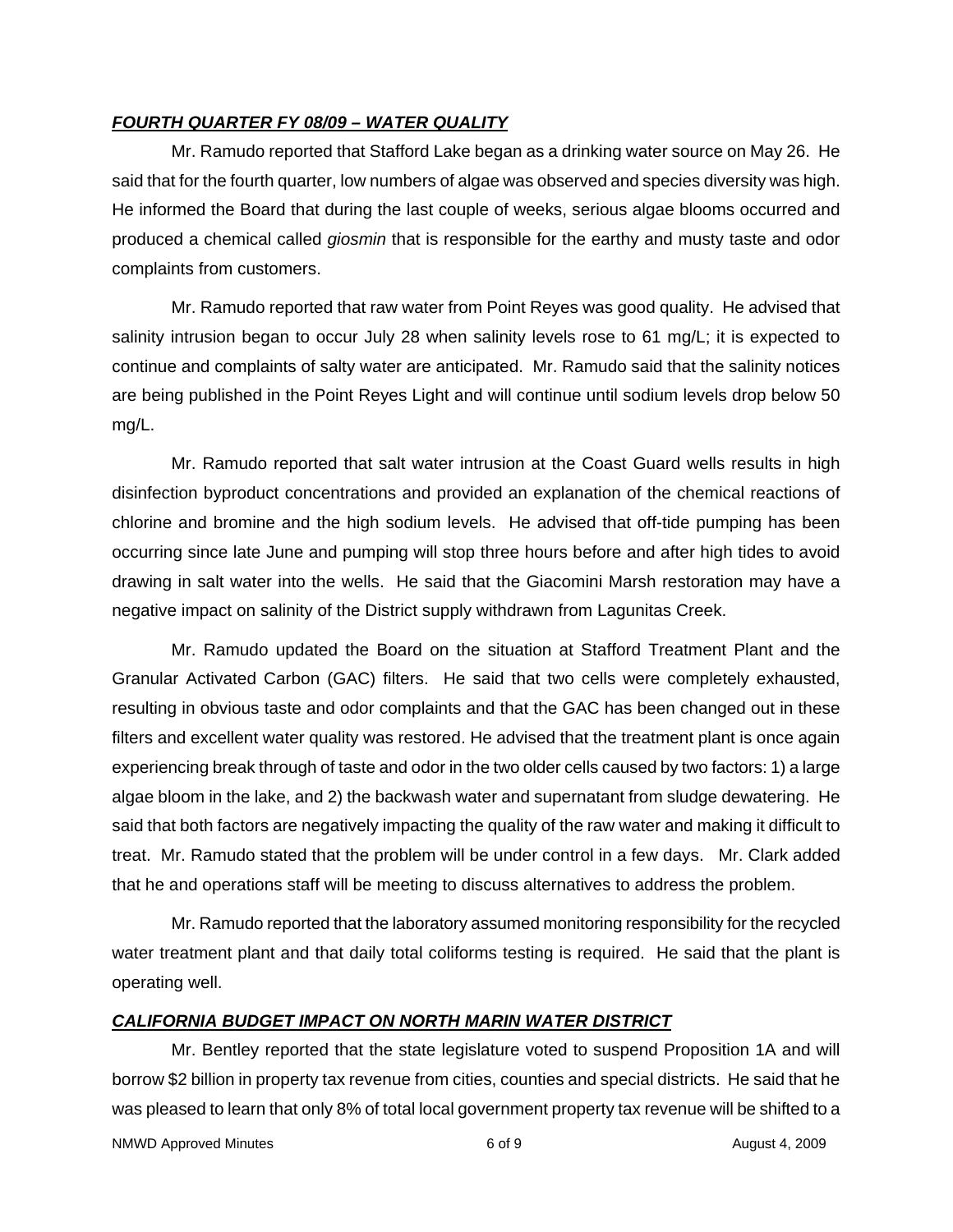Supplemental Revenue Augmentation Fund which impacts the West Marin Water System and Oceana Marin Sewer. He advised that approximately \$3,500 for each system a will be shifted and it will not be necessary to raise rates.

#### *WAC MEETING – AUGUST 3, 2009*

Mr. DeGabriele stated that the table of SCWA Water Contractor Statistics was distributed comparing the water use of each contractor for the period of June through September 2004 with June through September 2009. He said that this year the period of concern is different (June 15 through October 2) than the previous years. He said that at the meeting there was concern over having the monthly data isolated and the WAC requested that in July there be a separate table which would enable comparison on a month-to-month basis.

He said the WAC requested the TAC to consider alternate allocation methodology from that which SCWA had recommended. He opined that the contractors should wait as long as possible to develop an allocation methodology and use the actual data of the June through September period. He suggested extending June and July information through the next two months and come up with reasonable allocation numbers. Mr. DeGabriele said a back-up to developing an alternate allocation methodology is to update the allocation model that was approved by the WAC and Agency back in 2006; or to use the Agency's numbers that they put forward along with the impairment resolution. He said that the contractors are trying to work collaboratively this summer, as in the previous two summers, to comply with requirements under the State Board Order. He advised that he is scheduling another TAC Water Project Sub-Committee meeting in August to go over the allocation methodology and then a proposal will be presented at the next WAC meeting scheduled for August 31 for consideration.

Mr. DeGabriele reported that there was discussion about the letter signed by him on behalf of the TAC to the Agency's General Manager requesting an increase of Russian River water during peak demand periods and that the TAC agrees that if Agency storage gets to certain levels, contractors should take appropriate steps locally, e.g., turn on local sources, draw down tank storage, turn off large irrigation users, cease delivery to surplus customers, etc. to reduce impact on Agency's deliveries. He said the letter also stated that the TAC believes the Agency should do its part to increase diversions and asked the Agency General Manager to respond to the TAC by Friday, July 31, 2009. He said that the Agency has indicated that the transmission system is impaired due to financial constraints, but he argued that the Agency has agreed to a rate to deliver water and advised that that rate would be less to comply with the State Board Order and the Biological Opinion. Mr. DeGabriele stated the letter requested that the Agency provide a financial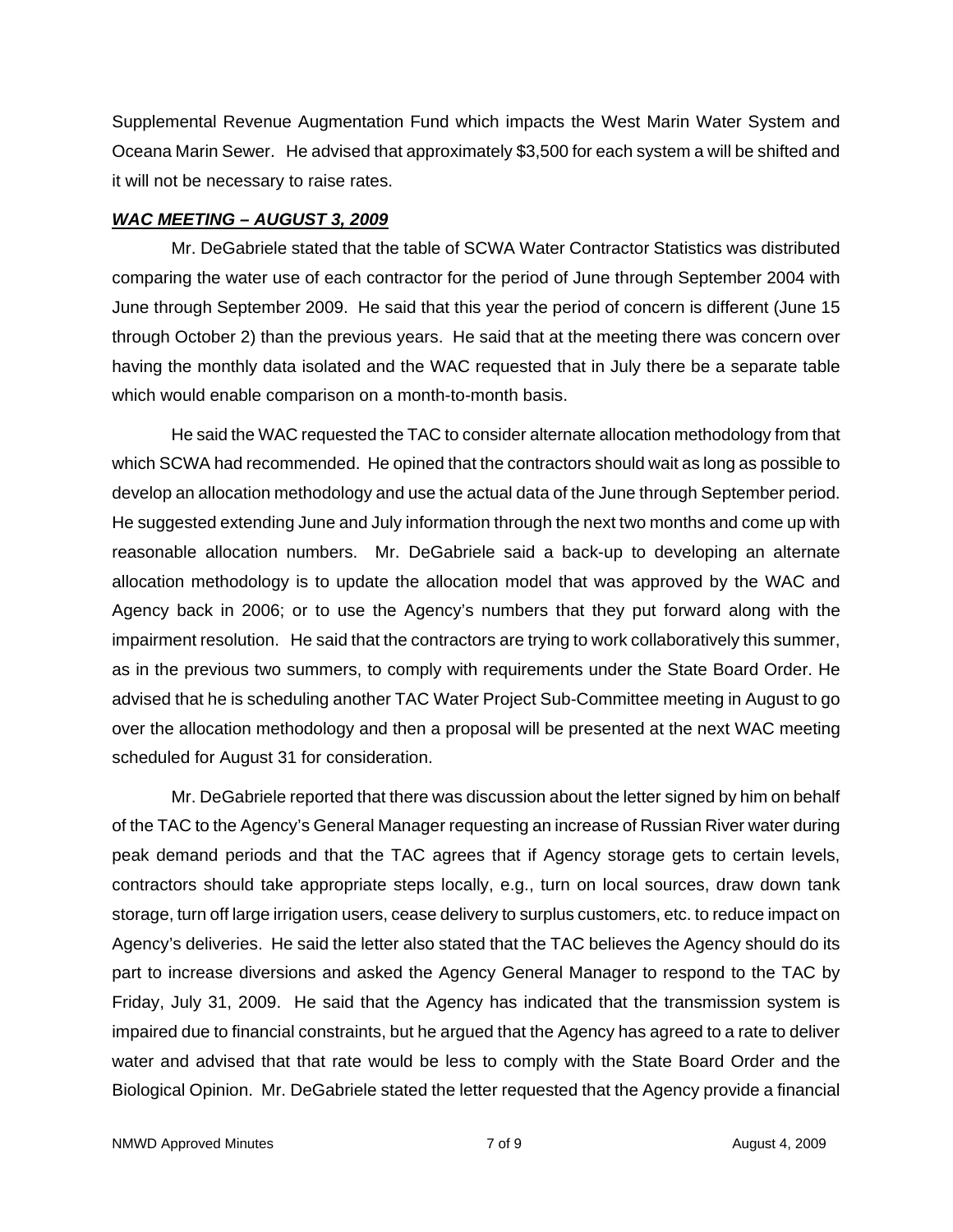analysis of the additional cost anticipated for exceeding 53mgd deliveries and asked for an estimate of additional revenue from water sales in excess of 53mgd. He further stated that approximately 2 cubic feet per second during hot spells is being requested in an attempt to keep Agency storage up to a manageable level and opined that the Agency's call for conservation and threatening to reduce deliveries to preserve storage during the hot spell was an attempt to create discord among the contractors. He said that there was a lot of input from the contractors on the letter.

Mr. DeGabriele said that in anticipation of the Agency Manager not responding to the TAC letter, he drafted a resolution requesting that the Sonoma County Water Agency respond to the TAC's request to increase water supply during peak demand periods. He commended Director Rodoni for his statement at the meeting wherein Director Rodoni said that the situation "bordered on the ridiculous" that the WAC has to pass a resolution to get the Agency's Manager to respond to the TAC's letter. Mr. DeGabriele reported that there were three supervisors from Sonoma County Board of Supervisors present at the meeting and he is concerned that they do not understand that there needs to be a collaborative effort to address the Russian River water supply issues; and that the contractors need the Agency to deliver water and the Agency needs the contractors for political support and revenue to carry out their initiatives. He further advised that the WAC supported the TAC and approved the resolution.

Mr. DeGabriele advised that the Santa Rosa Board of Public Utilities met with the Sonoma County Supervisors on water supply issues, but he did not have feed back yet.

Mr. DeGabriele summarized other WAC agenda items. He said that District legal counsel recommended that a new MOU be prepared for the Sonoma-Marin Saving Water Partnership; there was a good presentation on the Biological Opinion and discussion on the importance of the WAC having input in Decision 1610 application; and that individual contractor comments on the Strategic Alternatives is due by October 5.

# *NORTH BAY WATERSHED ASSOCIATION MEETING – JULY 10, 2009*

Director Fraites provided a brief report on the North Bay Watershed Association Meeting discussion on ecosystem economics and a presentation on the Napa High School Pollution Prevention Pilot.

# *NORTH MARIN EMPLOYEES ASSOCIATION*

Mr. DeGabriele advised that the North Marin Employees Association resubmitted their petition to conform with recent revisions to the District's Employer-Employee Relations Policy. He said that the District is in contact with the State Mediation and Conciliation Service to hold an